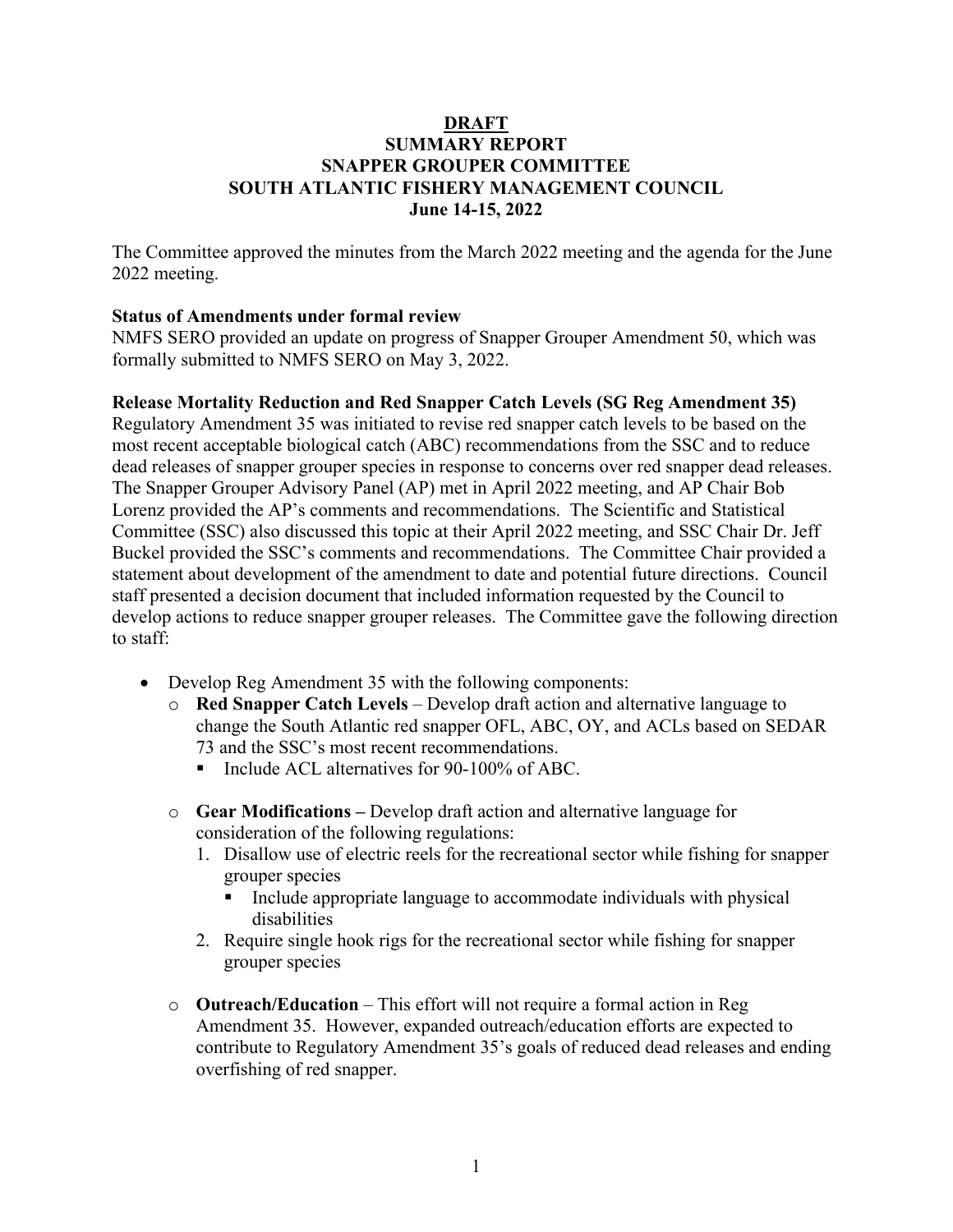- o Staff will summarize current/previous outreach and education efforts and provide some description of how future expanded efforts could reduce dead releases of snapper grouper species.
- o Staff/IPT should consider how to measure "success" of changing behavior
	- Outreach efforts have gone on for several years
	- **Most education campaigns have cumulative benefit**
	- Descending device use is already incorporated into assessment, but release information can be improved through ongoing data collection, such as through the SAFMC Release application.
	- **STAFF ADDITION] COVID effect While the Council has been conducting** outreach efforts for years, in-person contact has been limited over the last two years due to COVID-19. As in-person contact continues to increase, outreach efforts could become more effective.
- o Suggestions of how to expand outreach/education include education/training on Best Fishing Practices (BFP), especially those other than descending device use.
	- While descending device use should continue to be encouraged when appropriate, other BFPs can also contribute to reducing dead releases by reducing catch of species that cannot be retained.
	- **BFPs other than descending device use can also improve survival of released** fish in situations when descending devices are not needed, such as during shallow water fishing when there are no physical signs of barotrauma.
	- Education could occur through an online video training requirement to obtain state recreational fishing permits (particularly Florida). After a federal recreational permit is developed through SG Amendment 46, a similar training should be required to obtain this permit.
- o Potential additional benefits beyond discard mortality reduction, such as better species identification.
- o **Time/Area** Council, SEFSC, and SERO staff develop the analyses to inform discussion and consideration of time/area closures of the snapper grouper fishery at the September Council Meeting.
	- Consider alternative timing of the red snapper recreational season.
	- Consider a season with a recreational maximum depth limit.
	- Consider wave closures of private recreational bottom fishing
		- − Possibly for hot spot area(s) only
		- − Would need alternatives for which wave(s) and area(s)
		- − Consider closure to align with Shallow Water Grouper Closure (Jan-Apr; Waves 1 and 2)
	- List of Requested Analyses:
	- 1. Commercial discards (numbers) for all stocks in the snapper grouper complex by wave for NC, SC, GA, north FL (Cape Canaveral north), central FL (Cape Canaveral to Jupiter), and south FL (south of Jupiter), 2005-2021.
	- 2. Private recreational discards (numbers) for all stocks in the snapper grouper complex by wave for NC, SC, GA, north FL, central FL, and south FL, 2005- 2021.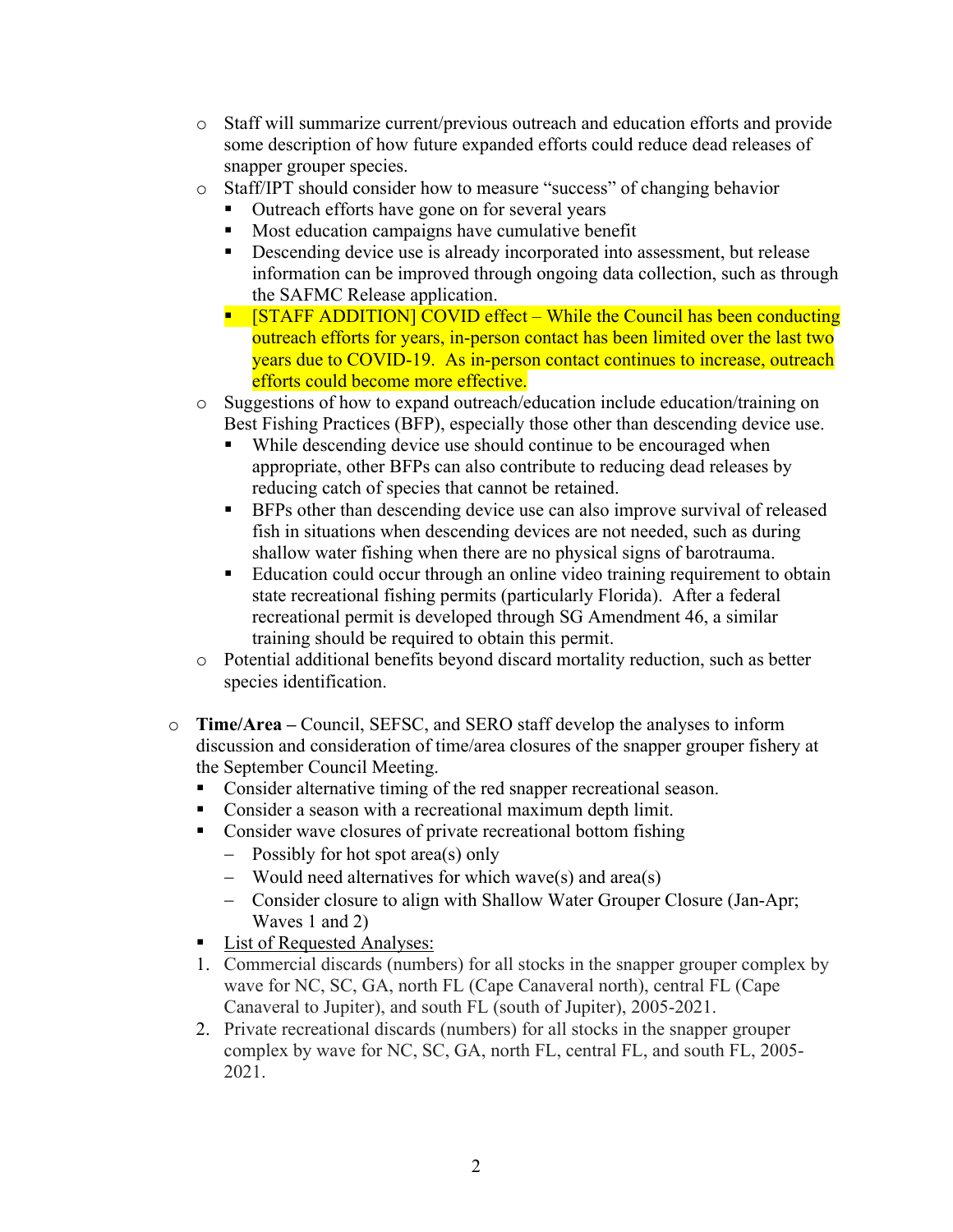- 3. Recreational charter discards (numbers) for all stocks in the snapper grouper complex by wave for NC, SC, GA, north FL, central FL, and south FL, 2005- 2021.
- 4. Head boat discards (numbers) for all stocks in the snapper grouper complex by wave for NC, SC, GA, north FL, central FL, and south FL, 2005-2021.
- 5. Commercial landings (numbers and pounds) for all stocks in the snapper grouper complex by wave for NC, SC, GA, north FL, central FL, and south FL, 2005- 2021.
- 6. Private recreational landings (numbers and pounds) for all stocks in the snapper grouper complex by wave for NC, SC, GA, north FL, central FL, and south FL, 2005-2021.
- 7. Recreational charter landings (numbers and pounds) for all stocks in the snapper grouper complex by wave for NC, SC, GA, north FL, central FL, and south FL, 2005-2021.
- 8. Head boat landings (numbers and pounds) for all stocks in the snapper grouper complex by wave for NC, SC, GA, north FL, central FL, and south FL, 2005- 2021.
- 9. A discard-only projection (Flanded=0) and ABC recommendation for red snapper. This projection would assume no landings occur and would give perspective on the minimum number of red snapper removals (in this case, all removals would be dead discards) that must be reduced to end overfishing.
- 10. Analysis of discard hot spots as described by the SEFSC.
- 11. FWC State Reef Fish Survey discard estimates to compare with MRIP discard estimates.
- 12. Analyses and discussion of expected economic and social impacts resulting from reduced effort and catch of snapper grouper species.
- The Committee additionally discussed an aggregate snapper grouper bag limit, but did not direct it for inclusion in Regulatory Amendment 35.
- The Committee noted that revisions to sector allocations are not needed at this time for red snapper. While most other species are considering changes to allocation due to the Marine Recreational Information Program (MRIP) transition from the Coastal Household Telephone Survey to the Fishing Effort Survey, a large majority of the red snapper recreational landings estimates are from the Florida State Reef Fish Survey. Since the landings data did not change, the Committee did not feel the need to consider reallocation through this amendment.

# **Gag (SG Amendment 53)**

The Committee received an overview of the Snapper Grouper Advisory Panel's April 2022 recommendations. Staff then presented a decision document. The Committee made the following motions and gave the following direction to staff:

## **MOTION 1:** SELECT ALTERNATIVE 4B AS THE PREFERRED ALTERNATIVE FOR ACTION 3.

## **Action 3. Revise the gag sector allocations and sector annual catch limits**

**Preferred Alternative 4.** To determine allocations throughout the rebuilding plan, use the following method: Use the total commercial and Marine Recreational Information Program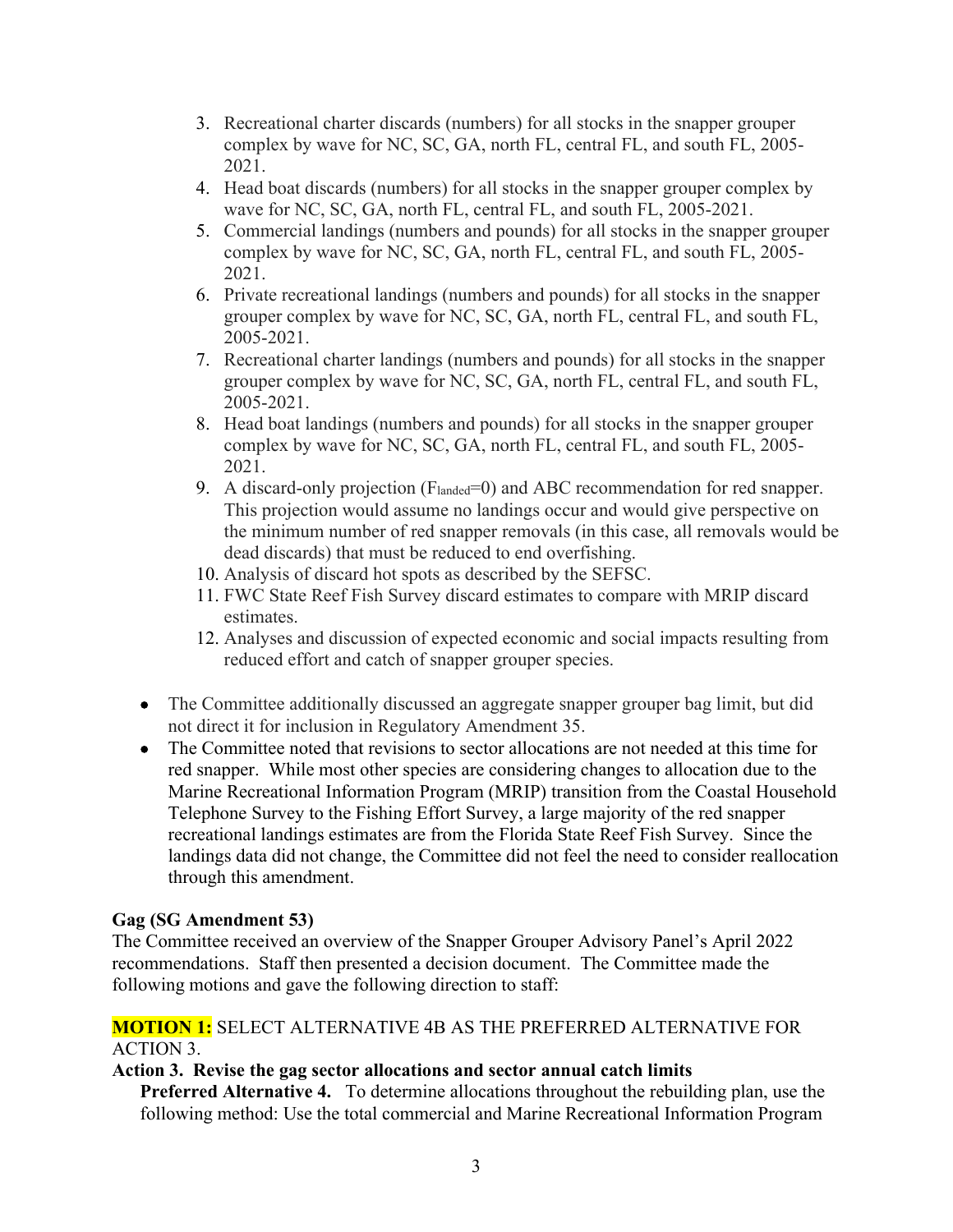Fishery Effort Survey recreational landings (*Sub-alternatives 4a and 4b*) as a baseline for initial reductions; apply the percent reduction from the total landings scenarios to the 2023 total annual catch limit evenly between sectors; apply each subsequent annual increase in the total ACL evenly to each sector ACL for Year 2 and each year thereafter throughout the rebuilding plan. Sector annual catch limits in the terminal year of the rebuilding plan (2032) would remain in place until modified.

**Preferred Sub-Alternative 4b**. To determine allocations throughout the rebuilding plan, use the average commercial and recreational MRIP FES landings from 2015-2019 as the baseline (5-year average).

APPROVED BY COMMITTEE

#### **MOTION 2:** SELECT ALTERNATIVE 3 AS THE PREFERRED FOR ACTION 4A. **Action 4a. Reduce the commercial trip limit**

**Alternative 3.** Reduce the commercial trip limit to 300 lbs gutted weight. APPROVED BY COMMITTEE

## **MOTION 3:** SELECT ALTERNATIVE 1 (NO ACTION) AS THE PREFERRED ALTERNATIVE FOR ACTION 4B, AND SELECT ALTERNATIVE 1 (NO ACTION) AS THE PREFERRED ALTERNATIVE FOR ACTION 5B.

**Action 4b. Modify the commercial spawning season closure for gag Alternative 1 (No Action).** The annual commercial gag spawning season closure is from January 1 through April 30.

**Action 5b. Modify the recreational spawning season closure for gag Alternative 1 (No Action).** The annual recreational gag spawning season closure is from January 1 through April 30.

# APPROVED BY COMMITTEE

## **MOTION 4:** REMOVE ACTION 6 FROM AMENDMENT 53.

**Action 6. Revise the gag commercial accountability measures** APPROVED BY COMMITTEE

## **MOTION 5:** SELECT ALTERNATIVE 4 AS THE PREFERRED ALTERNATIVE FOR ACTION 7.

#### **Action 7. Revise the gag recreational accountability measures**

**Alternative 4.** Retain the current recreational in-season accountability measures. If recreational landings exceed the recreational annual catch limit, reduce the length of the following year's recreational fishing season by the amount necessary to prevent the recreational annual catch limit from being exceeded in the following year. However, the length of the recreational season will not be reduced if the Regional Administrator determines, using the best scientific information available, that it is not necessary. APPROVED BY COMMITTEE

Direction to Staff:

• **Action 4a (Reduce the commercial trip limit)** – Direct the IPT to consider a commercial trip limit increase during the rebuilding plan and when such an increase would be optimal given the preferred ACL and allocations alternatives. Include additional alternatives which incorporate a commercial trip limit increase starting at 300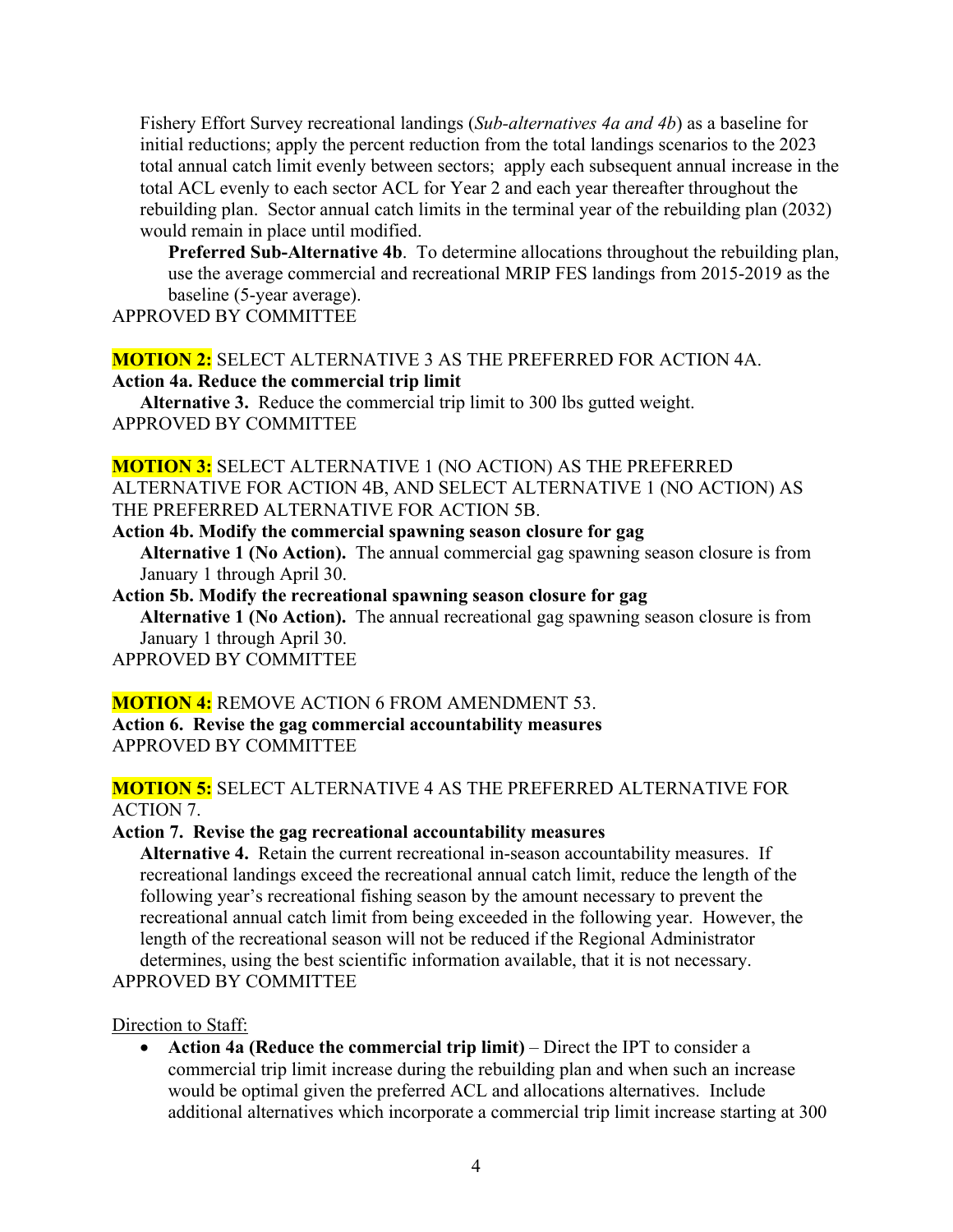lbs gutted weight, increasing to 500 lbs ending at 1000 lbs gutted weight throughout the rebuilding plan.

- **Action 5a (Establish a recreational vessel limit)** Direct the IPT to consider a recreational vessel limit increase during the rebuilding plan and when such an increase would be optimal given the preferred ACL and allocations alternatives. Include additional alternatives which incorporate a vessel limit increase from 2 fish to 4 fish, and 6 fish per vessel per day. Include alternatives that would exclude charter or headboats from a vessel limit.
- Gather input from the public on excluding charter/for-hire in the establishment of a recreational vessel limit.
- Include the current black grouper bag limit into the alternative language for **Action 5a**.
- Remove **Alternative 5** from **Action 7**.

**Alternative 5.** Remove the current recreational in-season accountability measures. If recreational landings exceed the recreational annual catch limit OR landings exceed the total annual catch limit, reduce the length of the following year's recreational fishing season by the amount necessary to prevent the recreational sector's annual catch limit from being exceeded in the following year. However, the length of the recreational season will not be reduced if the Regional Administrator determines, using the best scientific information available, that it is not necessary.

## **Golden Tilefish and Blueline Tilefish (SG Amendment 52)**

The Committee received an overview of the Snapper Grouper Advisory Panel's April 2022 recommendations. Staff then presented a decision document. The Committee made the following motions and gave the following direction to staff:

## **MOTION 6:** APPROVE PURPOSE AND NEED AS MODIFIED.

**Purpose:** The purpose is to revise the acceptable biological catch, overfishing limit, annual optimum yield, total annual catch limit and sector allocations for golden tilefish based on the most recent stock assessment. Additionally, the purpose is to consider modifications to management measures and accountability measures for golden tilefish and blueline tilefish.

**Need:** The need is to base conservation and management measures on the best scientific information available and achieve optimum yield, consistent with the Magnuson-Stevens Act and its National Standards.

APPROVED BY COMMITTEE

## **MOTION 7:** SELECT ALTERNATIVE 3, SUB-ALTERNATIVE 3A AS PREFERRED FOR ACTION 3.

#### **Action 3. Modify the fishing year for the commercial golden tilefish hook and line and longline sectors**

**Alternative 3.** Modify the fishing year for the commercial longline component. **Sub-Alternative 3a.** Modify the fishing year to start January 15.

APPROVED BY COMMITTEE

• Intent to retain the January 1 start date for the hook and line component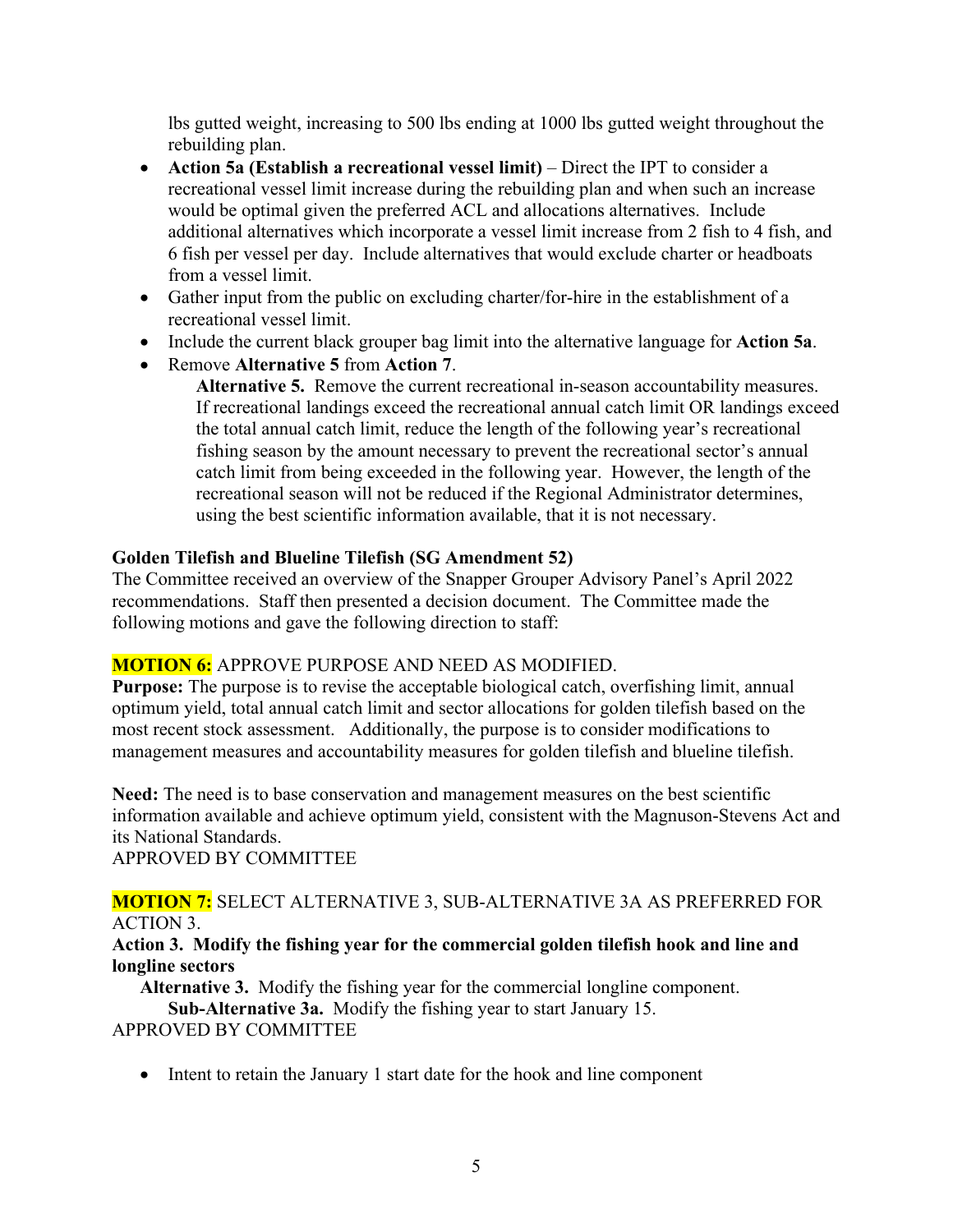**MOTION 8:** REMOVE ACTION 4 FROM AMENDMENT 52 TO CONSIDER AT A LATER TIME

**Action 4. Establish an incidental trip limit allowance for the golden tilefish longline sector once the longline quota is caught**

APPROVED BY COMMITTEE

### **MOTION 9:** SELECT ALTERNATIVE 3 AS PREFERRED FOR ACTION 5.

**Action 5. Modify postseason recreational accountability measures for golden tilefish Alternative 3.** NMFS would annually announce the recreational fishing season start and end. The fishing season will start on (date) and end on the date National Marine Fisheries Service projects the recreational annual catch limit will be met. APPROVED BY COMMITTEE

• Intent to retain the January 1 start date for the recreational fishing year.

# **MOTION 10:** SELECT ALTERNATIVES 2 AND 4 AS PREFERRED FOR ACTION 6. **Action 6. Modify blueline tilefish recreational bag limit**

**Alternative 2.** Reduce recreational blueline tilefish bag limit to 2 fish per person per day. **Alternative 4.** Do not allow retention of blueline tilefish by captain and crew. APPROVED BY COMMITTEE

## THE COMMITTEE DID NOT SELECT A PREFERRED ALTERNATIVE FOR ACTION 7 (REVISIT ACTION 7?)

## **Action 7. Modify blueline tilefish recreational season.**

**Alternative 1 (No Action).** Do not modify the blueline tilefish recreational season. The current recreational season is May 1-August 31.

- **Alternative 2.** Modify blueline tilefish recreational season to May 1 through July 30.
- **Alternative 3.** Modify blueline tilefish recreational season to June 1 through August 31.

**Alternative 4.** Modify blueline tilefish recreational season to May 1 through June 30.

**Alternative 5.** Modify blueline tilefish recreational season to July 1 through August 31.

## **MOTION 11:** SELECT ALTERNATIVE 3 AS PREFERRED FOR ACTION 8.

## **Action 8. Modify postseason recreational accountability measures for blueline tilefish**

**Alternative 3.** NMFS will annually announce the recreational fishing season start and end. The fishing season will start on (date) and end on the date National Marine Fisheries Service projects the recreational annual catch limit will be met.

APPROVED BY COMMITTEE

## **DRAFT MOTION:** APPROVE SNAPPER GROUPER AMENDMENT 52 (GOLDEN TILEFISH AND BLUELINE TILEFISH) FOR PUBLIC HEARINGS.

#### Direction to Staff:

- **Action 1** Incorporate OFL into the action language.
- **Action 2** Include clarification for the difference in allocation percentages being due to the MRIP transition from CHTS to FES. Recalculate recreational ACLs using 5.6 pound average weight (from SEDAR 66).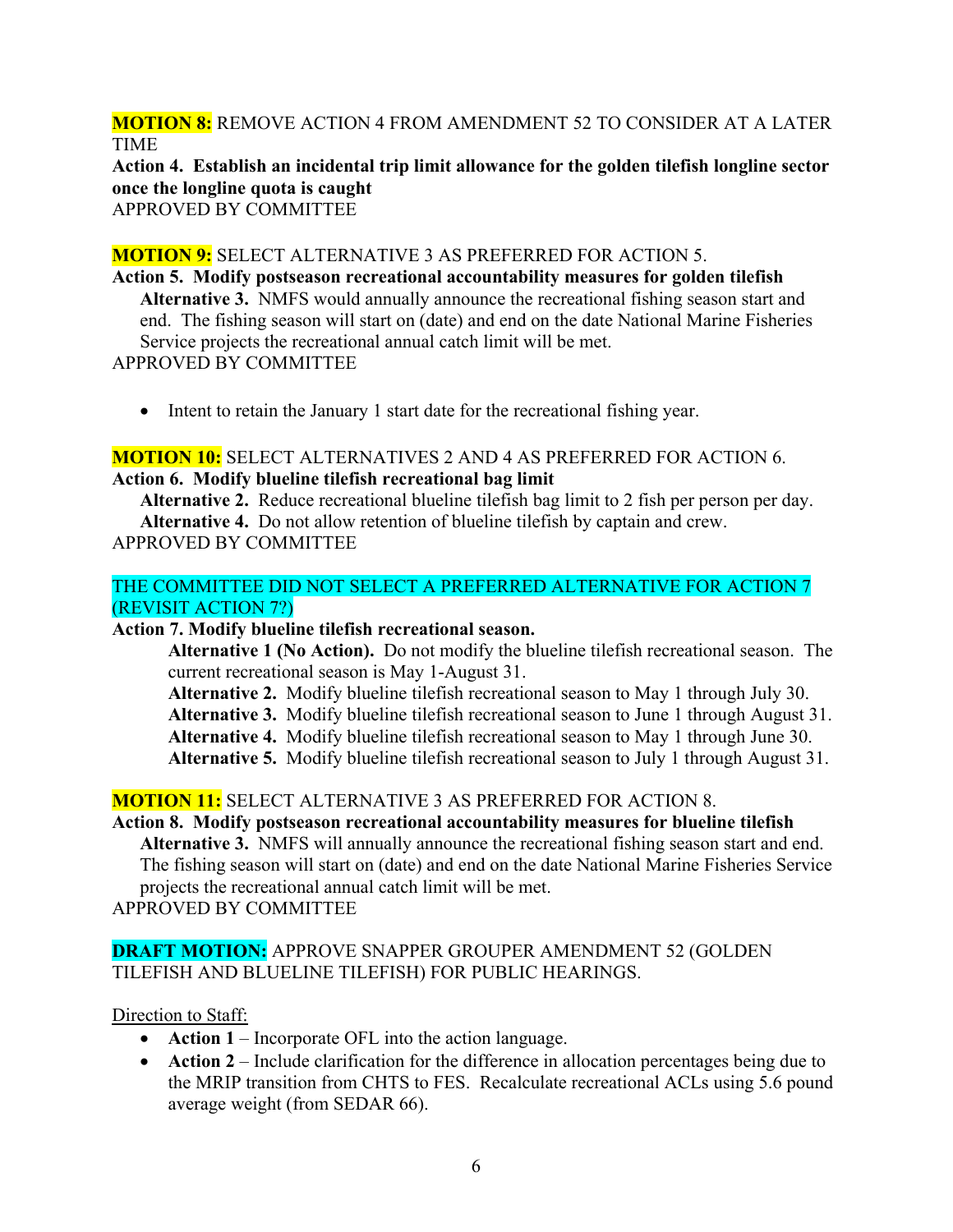- **Action 5 –** Clarify that **Alternative 3** is not technically a post-season AM.
- **Action 8** Clarify that the in-season AM would remain in place.

#### **Snowy Grouper (SG Amendment 51)**

The Committee received an overview of the Snapper Grouper Advisory Panel's April 2022 recommendations. Staff then reviewed a decision document. The Committee made the following motions:

#### **MOTION 12:** MOVE ACTION 3 TO CONSIDERED BUT REJECTED

**Action 3. Reduce the snowy grouper commercial trip limit** APPROVED BY COMMITTEE

#### **MOTION 13:** SELECT ALTERNATIVE 2 AS THE PREFERRED ALTERNATIVE FOR ACTION 4

#### **Action 4. Modify the snowy grouper recreational season**

**Alternative 2.** The recreational snowy grouper season is May 1 to June 30. APPROVED BY COMMITTEE

#### **MOTION 14:** SELECT ALTERNATIVE 3 AS THE PREFERRED ALTERNATIVE FOR ACTION 5

#### **Action 5. Modify the snowy grouper recreational accountability measures**

**Alternative 3.** If recreational landings exceed the recreational annual catch limit, reduce the length of the following year's recreational fishing season by the amount necessary to prevent the recreational annual catch limit from being exceeded in the following year. However, the length of the recreational season will not be reduced if the Regional Administrator determines, using the best scientific information available, that it is not necessary.

APPROVED BY COMMITTEE

#### **MOTION 15:** APPROVE AMENDMENT 51 FOR PUBLIC HEARINGS. APPROVED BY COMMITTEE

#### **Greater Amberjack (SG Amendment 49)**

Staff presented a decision document summarizing the draft amendment and analyses of the current actions. A public hearing for this amendment was held during the Council Meeting Public Comment session. The Committee postponed discussion of some actions until the Full Council session (after the public hearing). The Committee also made the following motions:

## **MOTION 16:** MOVE ACTION 3 TO CONSIDERED BUT REJECTED. **Action 3. Increase the recreational minimum size limit for greater amberjack** APPROVED BY COMMITTEE

#### **MOTION 17:** SELECT ALTERNATIVE 2 (32-INCH MINIMUM SIZE LIMIT) AS PREFERRED FOR ACTION 4.

# **Action 4. Reduce the commercial minimum size limit for greater amberjack Alternative 2.** Reduce the commercial minimum size limit to 32 inches fork length.

APPROVED BY COMMITTEE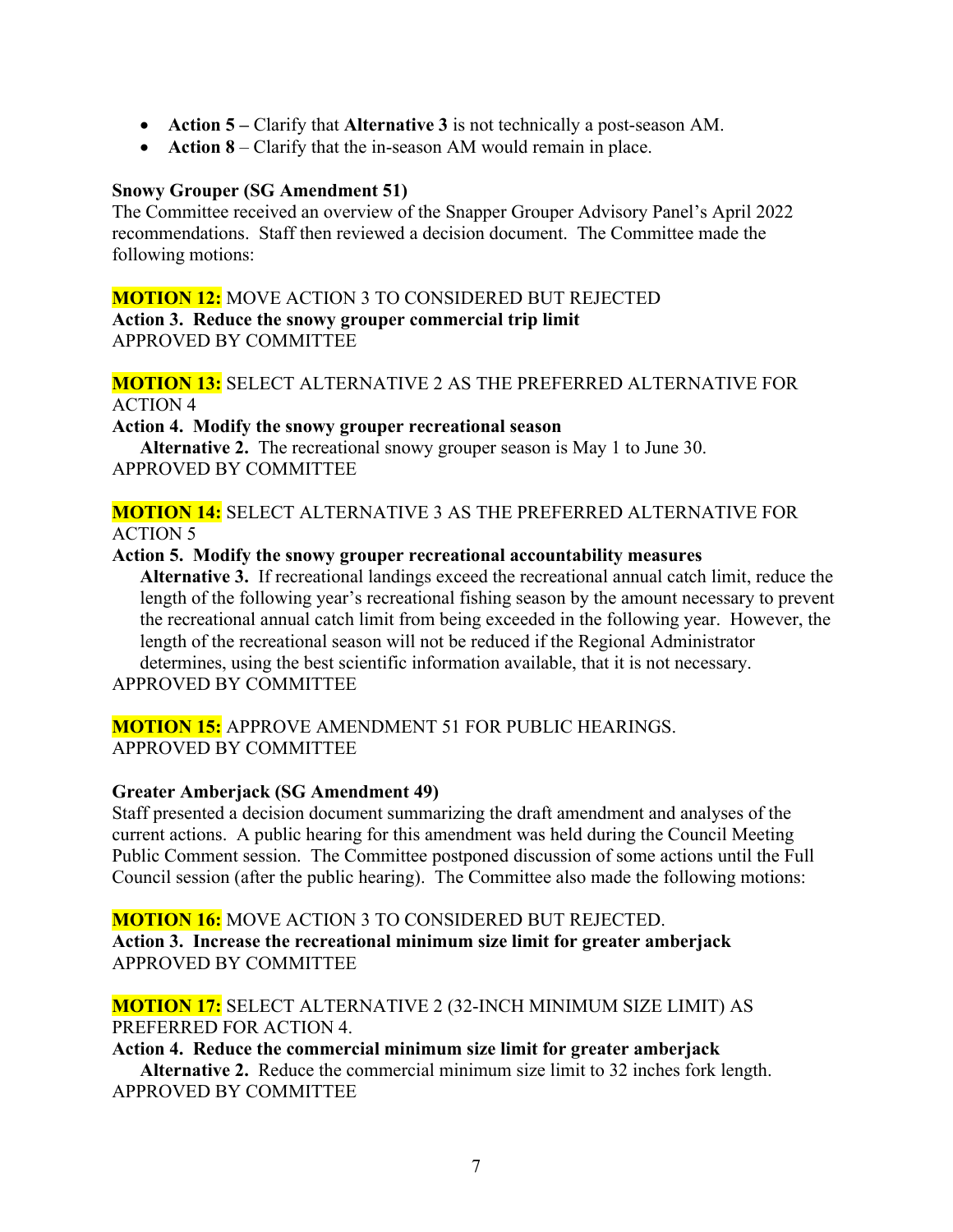## **MOTION 18:** ADD AN ALTERNATIVE THAT CONSIDERS A 34-INCH MINIMUM SIZE LIMIT FOR ACTION 4.

#### **Action 4. Reduce the commercial minimum size limit for greater amberjack** APPROVED BY COMMITTEE

- From Appendix F: "... reliable estimates of percent reductions in harvest from decreasing the minimum size limit are not possible because of two factors: 1) low number of available data on discarded greater amberjack lengths, and, 2) not having a reliable estimate of the proportion of discards to the total South Atlantic greater amberjack commercial catch. Reducing the minimum size limit will allow harvest of smaller greater amberjack which will likely increase harvest."
- Therefore, no additional info will be available before they consider for final action in September.

# **OUTSTANDING COUNCIL ACTION:**

• **SELECT PREFERRED ALTERNATIVE FOR ACTION 5 (COMMERCIAL TRIP LIMIT)**

## **Action 5. Increase the seasonal commercial trip limits for greater amberjack**

**Alternative 1 (No Action)**. The March 1 through August 31 (Season 1) commercial trip limit is 1,200 pounds gutted or whole weight for greater amberjack, and the September 1 through the end of February (Season 2) commercial trip limit is 1,000 pounds gutted or whole weight.

**Alternative 2**. Increase the March 1 through August 31 (Season 1) commercial trip limit for greater amberjack to be:

- **2a**. 1,500 pounds gutted or whole weight.
- **2b**. 2,000 pounds gutted or whole weight.
- **2c**. 2,500 pounds gutted or whole weight.

**Alternative 3**. Increase the September 1 through the end of February (Season 2) commercial trip limit for greater amberjack to be:

- **3a**. 1,200 pounds gutted or whole weight.
- **3b**. 1,500 pounds gutted or whole weight.
- **3c**. 2,000 pounds gutted or whole weight.
- **3d**. 2,500 pounds gutted or whole weight.

## • **SELECT PREFERRED ALTERNATIVE FOR ACTION 6 (APRIL SPAWNING CLOSURE)**

## **Action 6. Revise the April spawning closure for greater amberjack**

**Alternative 1 (No Action)**. During April each year, no person may sell or purchase a greater amberjack harvested from the South Atlantic exclusive economic zone and the harvest and possession limit is one per person per day or one per person per trip, whichever is more restrictive.

**Alternative 2**. Specify during April each year, no person may sell or purchase, harvest or possess a greater amberjack from the South Atlantic exclusive economic zone and the harvest